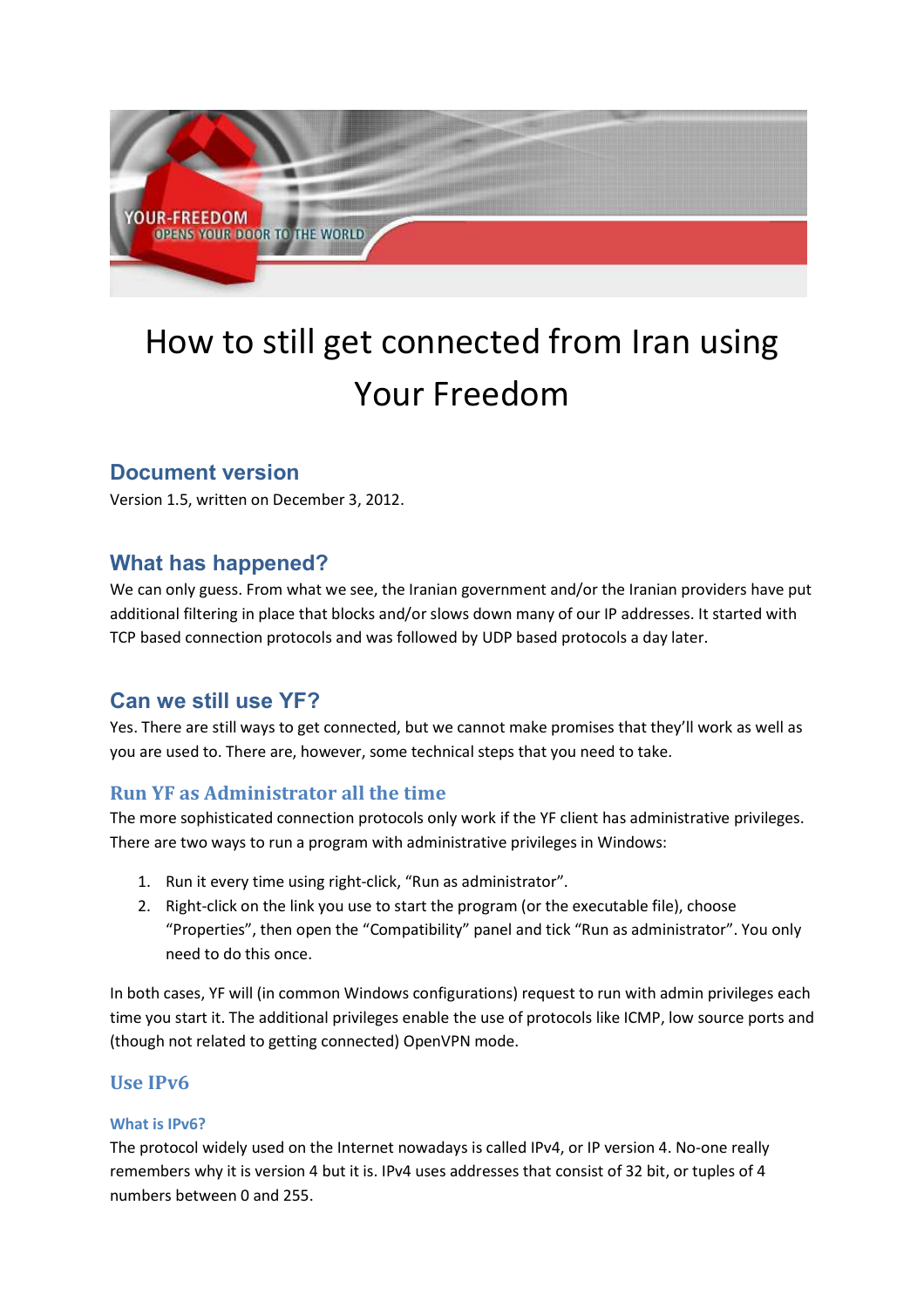IPv6 is a new version of the protocol that is meant to replace IPv4 in the end. It uses 128 bit addresses (written as tuples of 8 hex numbers, each containing up to 4 hex digits, or 16 bit).

Many of our servers are "dual stacked", i.e. they support both. Your PC most likely is "dual stacked" as well. But do you use IPv6? Most likely you don't, because some network component in-between does not support it. There are ways around this problem though, and fascinatingly they work very well against censorship.

#### **Why does it help?**

Because censors aren't more informed than most users. They are crafting their filter lists for IPv4, not IPv6, and they are not aware of automatic mechanisms to use one through the other. Or they are aware of it but consider it a relatively small problem not worth solving at the moment.

#### **Native IPv6**

If you have IPv6 connectivity directly from your provider (an example would be "Three" in France) you are probably using it without knowing about it. Many universities have IPv6 connectivity as well on all their PCs. Fact is, places that strictly filter on IPv4 often don't on IPv6 so you really want to look out for IPv6.

With Windows, just open a "cmd" window and type "ipconfig" -- if you have IPv6 you'll see it. You'll have some weird looking address like "2a02:345:abcd::2" or similar.

#### **I don't have IPv6, can I get it?**

Probably yes. There are transition services to help people like you getting connected to IPv6. One of them is called **Teredo**. There are more but we'll concentrate on Teredo here because it's easy to use and works for many.

Most current Windows versions have Teredo enabled by default (Vista does, and Windows 7 does as well). With XP SP2 you need to enable it.

First ensure the IPv6 protocol stack is installed on your PC. Just open Network Connections (e.g. through Control Panel, Network and Internet, Networks and Shares, Adapter Settings), then open any interface's properties window and check if the IPv6 protocol is there; if not, install it (it ships with all Windows versions XP SP2 and newer but is not always installed by default).

Then open a "cmd" window (click on Start, then click "Run" in XP and type "cmd"; with Vista/Windows 7 type "cmd" in the search field, wait until "cmd.exe" appears, right-click on it and choose "run as administrator"). In it, type this:

netsh interface ipv6 show teredo

If type is "default" and you haven't got IPv6 connectivity try this:

netsh interface ipv6 set teredo enterpriseclient

Unless you are behind a web proxy this should get you on the IPv6 network -- and the YF client will notice.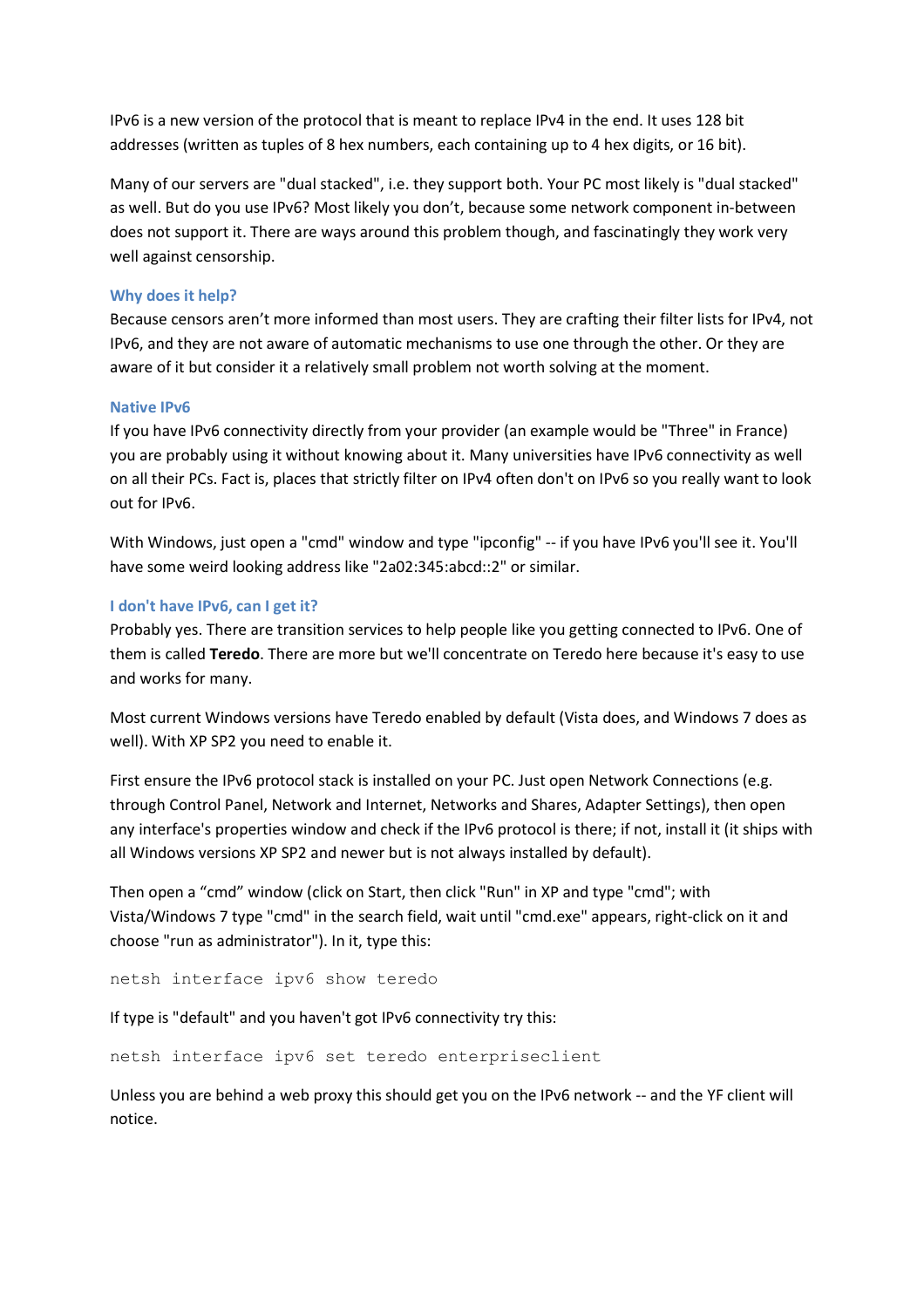# **Try exotic connection modes**

#### **UDP mode**

Well, there is nothing really exotic about this mode, but it is not so commonly used for user facing services. Many services that work in the background use UDP though and generally blocking it would break a lot of things. Also, since many services related to network operations use UDP, chances are good that there are whitelist records in filter lists for them that the YF client can use.

If you cannot use UDP (i.e. you don't find servers), try configuring a "low" source port for it (for example: 53, 123, 161, and 162 – no, these are *not* randomly chosen, they correspond to the DNS, NTP and SMTP protocols). This can be done in the configuration window, server connection panel. It often makes a difference because chances are good that there are whitelist records for network control traffic and/or providing services.

## **UPDATE Nov 29: We do not see any more UDP based connections coming in; this seems to have been shut down.**

#### **ECHO mode**

ECHO mode uses ICMP ECHO requests and replies (aka "ping"). Chances are good that either ICMP as a whole or network testing protocols like ECHO are generally whitelisted.

## **UPDATE Nov 29: Right now no ECHO mode connections are active; this is probably no longer working.**

#### **DNS mode**

Even censoring places need to permit DNS to some degrees. If you are able to resolve names (i.e. things like www.microsoft.com get translated to IP addresses) chances are good that you can use DNS mode. In DNS mode, the YF client uses specially crafted DNS queries that receive specially crafted replies for transport of data. The most exceptional thing about this is that it also works if you cannot directly exchange data with our servers; as long as you are able to resolve names, even if through intermediate servers, DNS mode will work.

**UPDATE Nov 29: Right now, there are no DNS mode connections from Iran on our servers. We will try to make it work again in the next client release but doubt it will work for long. (Unless you are able to use a DNS server outside Iran, of course. But this has one big disadvantage: we cannot determine where you are connecting from and therefore cannot offer special conditions.)** 

Try to change the new DNS domain setting option (click Configure and scroll down), maybe it makes a difference.

#### **CGI Relay mode**

As a last resort, there is another funny way of getting connected: through web sites of other people who actively support it (they receive bonus points for it if you use their relay). Client versions 20121203-01 and above support (again) searching for such servers; just tick the "CGI Relays" option when searching for servers (and disable everything that doesn't work anyway to speed things up). There is no need to be alarmed about your privacy if you use relays; all they'll see is what any eavesdropper in-between can see. Even if such a relay was operated by your government, they'd not learn anything new.